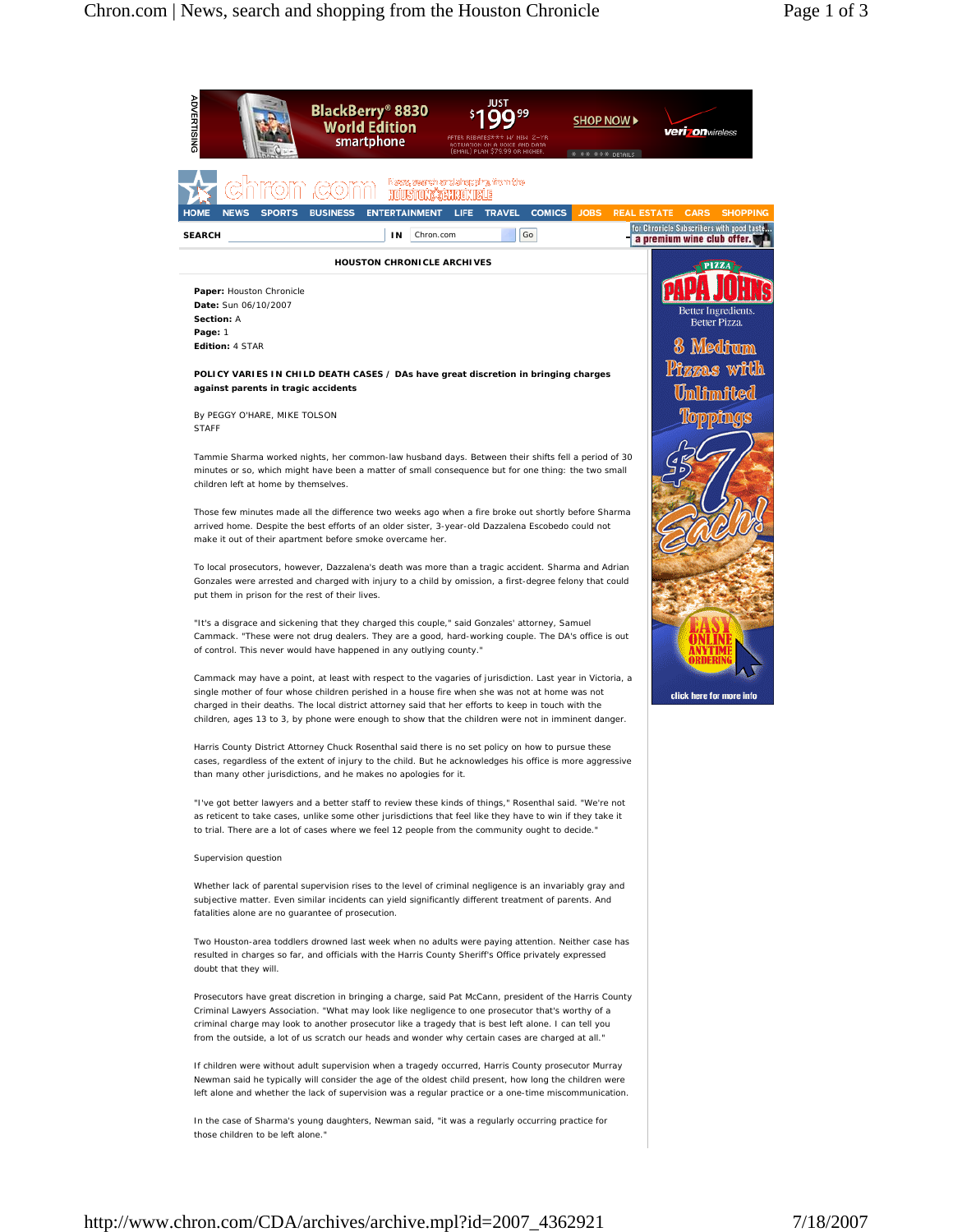## Chron.com | News, search and shopping from the Houston Chronicle Page 2 of 3

Newman said he also looks at whether the children had access to emergency phone numbers; whether there was anyone they could approach for help, such as a next-door neighbor; whether they were locked inside the house and whether they were confined by burglar bars.

"These cases do get tricky when you analyze them," Newman said. "There's a difference between a child left in a car seat for three minutes while Mom runs in to pick up the cleaning and a child who is left in the care of a 5-year-old."

The `reasonable' standard

True, Cammack responded, but he insists a neighbor was supposed to keep an eye on the two girls until Sharma got home, and a grandparent lived nearby. The older girl called the grandparent when the fire broke out, he added.

"Why did they bring this case?" he said. "Because they can."

The laws addressing endangerment or abandonment of children require parents or guardians to consider what a reasonable person would do, said investigator Catheryn Gardner-Sanders of the Houston Police Department's physical child-abuse unit.

However, a generally accepted threshold is that children younger than 10 should not baby-sit or watch over youths younger than themselves, she said.

Baby-sitters 11 or older might be a different matter, based on their intelligence level, maturity and capability.

One of the toddlers who drowned recently, 2-year-old Darius Allen, was left by his working parents in the care of his 11-year-old sister and 7-year-old brother. If authorities think that she was a capable caregiver, or could reasonably be thought of as such, then the investigation likely would go no further.

One case that Gardner-Sanders thought clearly violated the law was that of baby-sitter Rachael Marie Green, 27, who was arrested in January after she was accused of leaving four young children alone with tragic results.

Green was charged with abandoning a child after she was accused of leaving a 4-month-old boy with three children, ages 8, 5 and 4, at her apartment in the 3800 block of Synott, records show.

During Green's absence, the older children played roughly with the infant, Gardner-Sanders said. The baby was badly injured and is now blind and brain-damaged as a result of being shaken and suffering bleeding in his brain, she said.

Many cases, perhaps the majority, are not clear-cut. Many drownings, for instance, occur while parents are nearby and become distracted or lose track of their children for just a few minutes. Charges may not be filed in those cases because the police realize accidents do happen, Gardner-Sanders said.

Accidental shooting cases frequently result in charges against parents because there is a state law that specifically addresses leaving firearms accessible to children. Fatal fires also draw serious scrutiny.

## A deadly fire

In 2005, Royshunda Page and her boyfriend, Kelvin Lamone Rucker, were charged with felony murder when they went out to eat and shop while leaving her three daughters - ages 6, 5 and 2 - alone in a Spring apartment with a burning candle. A fire ignited, killing all three children as they slept.

Rucker pleaded guilty and cooperated with prosecutors without a promise of leniency. He was sentenced to 10 years' deferred adjudication and ordered to spend six months in jail. Page took her case to a jury and was sentenced to 15 years in prison.

Records show Rucker's deferred adjudication was later revoked after he was arrested on New Year's Eve 2006 for driving while intoxicated. He was then sentenced to six years in prison for his murder conviction.

When a 7-year-old boy in east Houston died in an apartment fire in 2004, the charge against his grandmother was less severe. Myra Martin Page was charged only with abandoning a child. Prosecutor Paul Doyle noted there were several mitigating factors in her case: She was at work trying to provide for her grandson because the boy's mother was not part of his life, and she said her adult son was supposed to return to the apartment shortly after she left for work.

The son denied that, but prosecutors had to consider how such conflicting stories would look to a jury.

Myra Page ultimately pleaded no contest to the abandonment charge and was sentenced to a year in jail.

Under consideration

"We look to see if there is a pattern of conduct," said John Jordan, a Harris County prosecutor who in